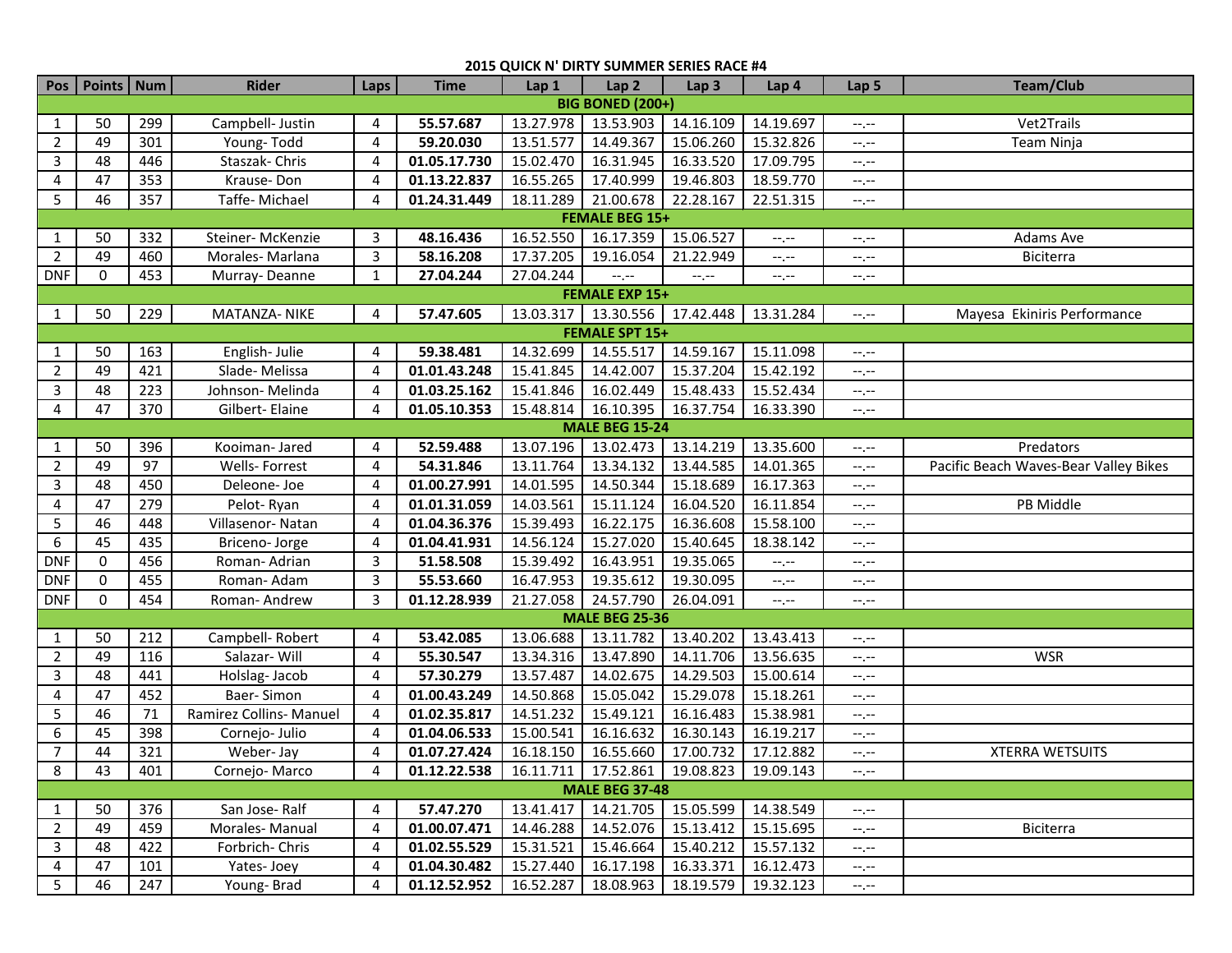## **2015 QUICK N' DIRTY SUMMER SERIES RACE #4**

| Pos                   | Points   Num          |     | <b>Rider</b>        | Laps           | <b>Time</b>  | Lap 1       | Lap <sub>2</sub>      | Lap <sub>3</sub>                        | Lap 4     | Lap <sub>5</sub> | <b>Team/Club</b>             |
|-----------------------|-----------------------|-----|---------------------|----------------|--------------|-------------|-----------------------|-----------------------------------------|-----------|------------------|------------------------------|
| 6                     | 45                    | 326 | DeGuzman-Nelson     | 4              | 01.13.56.369 | 17.46.180   | 18.27.210             | 18.44.645                               | 18.58.334 | $-1, -1$         |                              |
| $\overline{7}$        | 44                    | 438 | Zappala-Chris       | 4              | 01.18.59.914 | 17.36.491   | 22.18.465             | 19.45.917                               | 19.19.041 | $-1$ , $-1$      |                              |
| <b>DNF</b>            | 0                     | 63  | Owen-Bradley        | 3              | 01.13.28.167 | 43.24.517   | 14.47.926             | 15.15.724                               | $-1, -1$  | $-1$             |                              |
| <b>DNF</b>            | 0                     | 439 | Canedy-Erik         | $\mathbf{1}$   | 19.16.886    | 19.16.886   | --.--                 | $-1, -1$                                | --.--     | $-1, -1$         |                              |
| <b>DNS</b>            | 0                     | 195 | Ford-Terry          | 0              | --.--        | $-1$        | $-1, -1$              | $-1$ .                                  | --.--     | --.--            |                              |
| <b>DNS</b>            | 0                     | 218 | Gagnon-Scott        | 0              | --.--        | $-1, -1$    | --.--                 | $-1, -1$                                | --.--     | --.--            |                              |
| <b>DNS</b>            | $\mathbf 0$           | 261 | Altstatt-Jason      | 0              | --.--        | $-1$ . $-1$ | --.--                 | $-1, -1$                                | --.--     | $-1, -1$         | <b>Inkys Bikes</b>           |
| MALE BEG 49+          |                       |     |                     |                |              |             |                       |                                         |           |                  |                              |
| 1                     | 50                    | 213 | Casiano-Vincent     | 4              | 57.15.031    | 13.53.343   | 14.17.202             | 14.33.834                               | 14.30.652 | $-1, -1$         | Team Ninja                   |
| 2                     | 49                    | 96  | Wells-David         | $\overline{4}$ | 01.05.07.203 | 15.52.651   | 16.04.539             | 16.27.987                               | 16.42.026 | --.--            | Pacifc Beach Waves           |
| 3                     | 48                    | 277 | De Laurentis-Dino   | 4              | 01.07.01.080 | 15.59.096   | 16.25.386             | 17.04.888                               | 17.31.710 | $-1, -1$         | Team RWB Loaded              |
| 4                     | 47                    | 444 | Flores-Richard      | 4              | 01.07.55.531 | 16.16.998   | 17.11.908             | 17.22.956                               | 17.03.669 | $-1$             |                              |
| 5                     | 46                    | 56  | Magill- James       | 4              | 01.11.35.703 | 16.58.687   | 17.30.354             | 18.49.551                               | 18.17.111 | $-1$             | Team Ninja                   |
| $\boldsymbol{6}$      | 45                    | 429 | Casas-Ronnie        | 4              | 01.13.58.432 | 17.11.989   | 19.25.849             | 18.34.355                               | 18.46.239 | --.--            |                              |
| <b>DNF</b>            | $\mathbf 0$           | 451 | Gross-Dave          | 3              | 56.10.747    | 17.11.988   | 19.11.576             | 19.47.183                               | $-1, -1$  | --.--            |                              |
| <b>DNF</b>            | 0                     | 355 | Smith-Ken           | $\overline{2}$ | 40.53.135    | 24.14.243   | 16.38.892             | $-1, -1$                                | --.--     | --.--            |                              |
| <b>DNS</b>            | $\mathbf 0$           | 228 | Maners-Michael      | 0              | --.--        | $-1$ . $-1$ | $-1, -1$              | $-1, -1$                                | $-1, -1$  | --.--            |                              |
|                       | <b>MALE EXP 15-24</b> |     |                     |                |              |             |                       |                                         |           |                  |                              |
| 1                     | 50                    | 260 | Doyle-Kyle          | 5              | 01.01.05.517 | 12.05.999   | 12.06.982             | 12.21.797                               | 12.21.391 | 12.09.348        | <b>Better Buzz</b>           |
|                       |                       |     |                     |                |              |             | <b>MALE EXP 25-36</b> |                                         |           |                  |                              |
| 1                     | 50                    | 172 | Scarbrough-Brian    | 5              | 56.15.929    | 10.50.631   | 10.59.988             | 11.27.591                               | 11.11.980 | 11.45.739        | Spy-Giant-Baghouse           |
| $\overline{2}$        | 49                    | 94  | Weigle-Marcus       | 5              | 58.14.965    | 11.14.568   | 11.32.500             | 11.49.086                               | 11.52.466 | 11.46.345        | Ninja-Zumwalts               |
|                       |                       |     |                     |                |              |             | <b>MALE EXP 37-48</b> |                                         |           |                  |                              |
| 1                     | 50                    | 447 | Lopes-Brian         | 5              | 54.42.080    | 10.50.123   | 10.59.511             | 11.02.739                               | 10.51.773 | 10.57.934        |                              |
| 2                     | 49                    | 278 | Painting-Mark       | 5              | 01.00.17.992 | 11.21.048   | 11.55.771             | 12.19.320                               | 12.23.238 | 12.18.615        | 3B Yoga                      |
| 3                     | 48                    | 209 | Bottalico-Fabio     | 5              | 01.00.22.152 | 11.39.743   | 12.14.153             | 12.21.797                               | 12.11.071 | 11.55.388        | Cal Coast Bicycles           |
| 4                     | 47                    | 125 | Meyer- Jeff         | 5              | 01.06.10.336 | 12.27.481   | 13.07.916             | 13.14.468                               | 13.32.920 | 13.47.551        | Team Ninja BRL Bikes         |
| 5                     | 46                    | 344 | Henry-Michael       | 5              | 01.07.02.589 | 13.05.163   | 13.31.981             | 13.34.937                               | 13.23.752 | 13.26.756        | Team Ninja                   |
|                       |                       |     |                     |                |              |             | MALE EXP 49+          |                                         |           |                  |                              |
| 1                     | 50                    | 15  | Bienias-Rick        | 5              | 55.45.456    | 10.52.862   | 10.59.046             | 11.26.794                               | 11.11.034 | 11.15.720        | Descenders                   |
| 2                     | 49                    | 436 | Klasma-Steve        | 5              | 58.42.166    | 11.13.778   | 11.51.327             | 11.39.247                               | 11.51.391 | 12.06.423        | AMGEN                        |
| 3                     | 48                    | 310 | Nichols-Martin      | 5              | 01.02.26.476 | 11.31.679   | 12.31.770             | 12.48.606                               | 12.53.175 | 12.41.246        | North of the Border          |
| 4                     | 47                    | 28  | dodero-deron        | 5              | 01.02.40.430 | 12.10.776   | 12.20.478             | 12.57.508                               | 12.38.485 | 12.33.183        | Swamis                       |
| <b>MALE SPT 15-24</b> |                       |     |                     |                |              |             |                       |                                         |           |                  |                              |
| 1                     | 50                    | 405 | Rubalcara-Joel      | 4              | 50.30.695    | 11.53.475   | 12.16.892 13.13.502   |                                         | 13.06.826 | $-1, -1$         | Eastlake                     |
| $\overline{2}$        | 49                    | 93  | Weigle- Christopher | $\overline{4}$ | 51.16.827    |             |                       | 12.18.856 12.32.640 13.35.740 12.49.591 |           | --.--            | Zumwalts-Ninja               |
| 3                     | 48                    | 49  | Hughes-Jon          | 4              | 51.30.624    | 13.00.131   | 12.46.230             | 12.59.542                               | 12.44.721 | --.--            | HT Bikes                     |
| 4                     | 47                    | 430 | Graves-Owen         | 4              | 51.30.864    | 12.11.120   | 13.30.899             | 13.07.585                               | 12.41.260 | $-1, -1$         | <b>Holland Bicycles</b>      |
| 5                     | 46                    | 204 | Abrantes-Jacob      | 4              | 52.36.766    | 12.51.089   | 13.14.559             | 13.11.888                               | 13.19.230 | $-1, -1$         | <b>Hollands Bicycles</b>     |
| 6                     | 45                    | 350 | Werner-Matthew      | 4              | 55.35.903    | 13.35.002   | 13.47.355             | 14.09.959                               | 14.03.587 | --.--            | <b>SDBC-Emerald Textiles</b> |
| 7                     | 44                    | 407 | Trejo-Spencer       | 4              | 01.02.07.551 | 12.50.376   | 14.02.362             | 16.42.548                               | 18.32.265 | $-1, -1$         | Eastlake                     |
|                       | <b>MALE SPT 25-36</b> |     |                     |                |              |             |                       |                                         |           |                  |                              |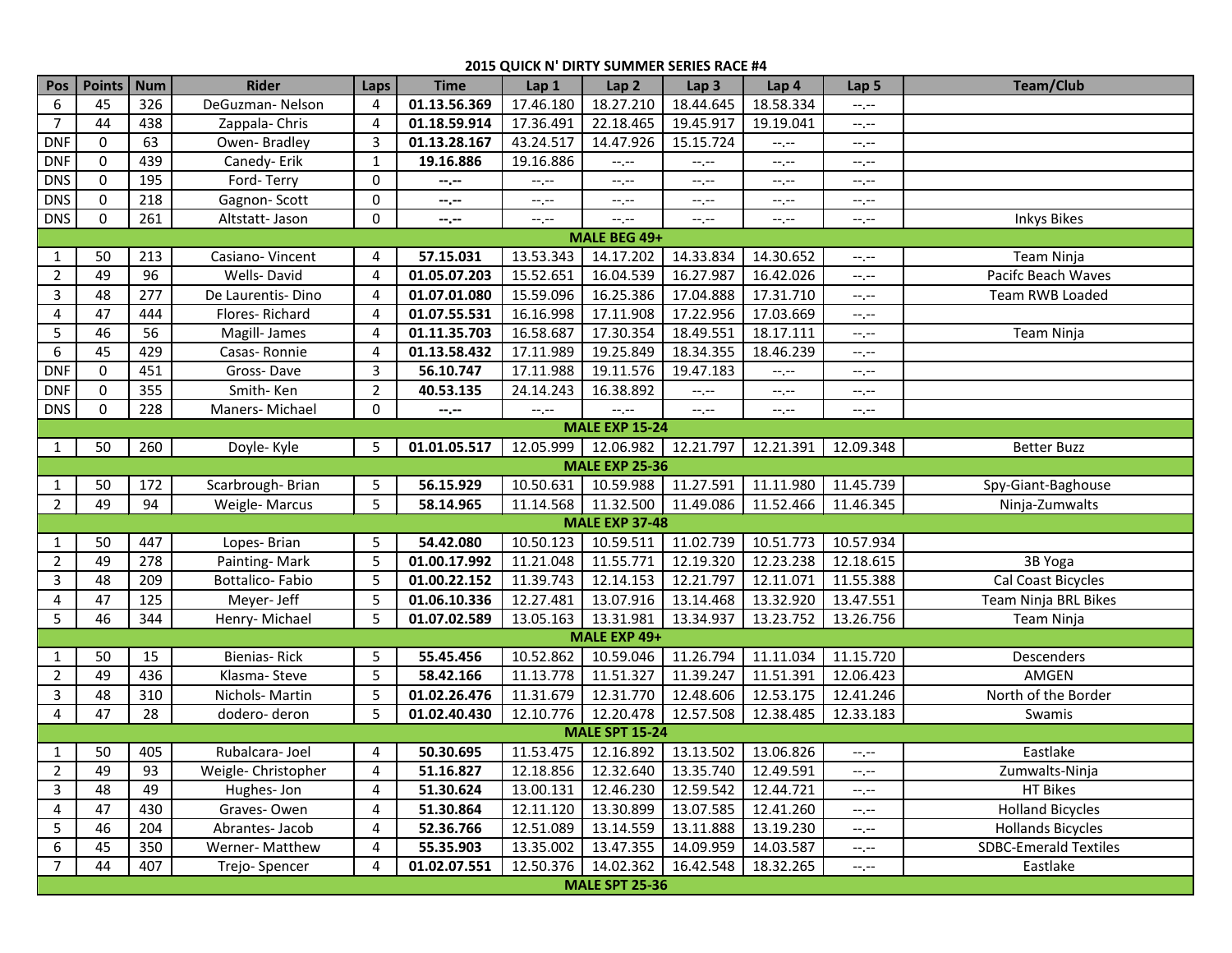## **2015 QUICK N' DIRTY SUMMER SERIES RACE #4**

| Pos                   | Points      | <b>Num</b> | <b>Rider</b>          | Laps           | <b>Time</b>                                                              | Lap 1     | Lap <sub>2</sub>      | Lap <sub>3</sub> | Lap 4               | Lap 5       | Team/Club                               |
|-----------------------|-------------|------------|-----------------------|----------------|--------------------------------------------------------------------------|-----------|-----------------------|------------------|---------------------|-------------|-----------------------------------------|
| $\mathbf{1}$          | 50          | 389        | TOPETE JR.- JESUS     | 4              | 49.29.834                                                                | 11.52.356 | 12.11.151             | 12.30.571        | 12.55.756           | $-1$ , $-1$ | <b>BICITERRA</b>                        |
| 2                     | 49          | 449        | Seely-Cole            | 4              | 49.35.754                                                                | 11.57.502 | 12.30.965             | 12.38.117        | 12.29.170           | $-1$        | Cannondale Spy                          |
| 3                     | 48          | 234        | Oswald-Jake           | 4              | 49.36.176                                                                | 11.56.734 | 12.32.257             | 12.37.992        | 12.29.193           | $-1$        | North of The Border Bikes-Honey Stinger |
| $\overline{4}$        | 47          | 433        | Rodriguez- Gilberto   | 4              | 51.10.536                                                                | 12.12.093 | 12.39.650             | 13.10.186        | 13.08.607           | $-1$ , $-1$ | Mix Speed                               |
| 5                     | 46          | 443        | Neth-David            | 4              | 53.09.484                                                                | 12.47.697 | 13.00.798             | 13.32.870        | 13.48.119           | $-1, -1$    |                                         |
| 6                     | 45          | 281        | Sinclair-Alton        | 4              | 55.03.471                                                                | 13.24.158 | 13.44.612             | 14.06.784        | 13.47.917           | $-1, -1$    | Me                                      |
| $\overline{7}$        | 44          | 291        | Kurczy-Mike           | 4              | 55.33.323                                                                | 13.32.975 | 13.42.980             | 14.04.724        | 14.12.644           | $-1, -1$    |                                         |
| 8                     | 43          | 230        | Maytorena-Felipe      | 4              | 57.17.544                                                                | 13.40.284 | 13.23.748             | 14.13.500        | 16.00.012           | $-1, -1$    |                                         |
| <b>MALE SPT 37-48</b> |             |            |                       |                |                                                                          |           |                       |                  |                     |             |                                         |
| 1                     | 50          | 434        | Franco-Carlos         | 4              | 50.52.233                                                                | 12.10.579 | 12.36.891             | 12.52.895        | 13.11.868           | $-1, -1$    | Desert King                             |
| $\overline{2}$        | 49          | 146        | DeMaio-Robert         | 4              | 51.19.220                                                                | 12.48.265 | 13.02.186             | 12.56.669        | 12.32.100           | $-1, -1$    | Fitness Zone                            |
| 3                     | 48          | 356        | Pointer-Bill          | 4              | 51.26.841                                                                | 12.10.426 | 12.56.139             | 13.29.959        | 12.50.317           | $-1, -1$    | <b>Smith Optics</b>                     |
| 4                     | 47          | 274        | Koranda-Patrick       | 4              | 53.48.675                                                                | 12.47.343 | 13.22.735             | 13.12.152        | 14.26.445           | $-1, -1$    | <b>Catalyst Racing</b>                  |
| 5                     | 46          | 427        | Peel-Ronnie           | 4              | 54.37.931                                                                | 13.04.302 | 13.55.653             | 13.48.538        | 13.49.438           | $-1, -1$    | <b>TASCO</b>                            |
| 6                     | 45          | 437        | Jordan-Christopher    | 4              | 54.51.099                                                                | 13.25.909 | 13.36.303             | 14.01.971        | 13.46.916           | $-1$ , $-1$ |                                         |
| $\overline{7}$        | 44          | 306        | Hiley-Damian          | 4              | 55.43.615                                                                | 13.23.657 | 13.45.963             | 14.13.319        | 14.20.676           | $-1$ , $-1$ | Desert King                             |
| 8                     | 43          | 442        | Zimmerman-Eddie       | 4              | 57.10.505                                                                | 13.54.176 | 13.41.231             | 14.57.518        | 14.37.580           | $-1, -1$    | Tequila                                 |
| 9                     | 42          | 221        | Haworth-Soames        | 4              | 59.13.742                                                                | 14.13.215 | 14.56.133             | 15.01.910        | 15.02.484           | --.--       |                                         |
| 10                    | 41          | 457        | Velez-Jose            | 4              | 01.01.20.459                                                             | 22.37.019 | 12.30.746             | 13.02.748        | 13.09.946           | --.--       | BiciTerra                               |
| 11                    | 40          | 196        | Lopez-Daniel          | 4              | 01.01.35.314                                                             | 14.37.779 | 15.32.862             | 15.41.614        | 15.43.059           | --.--       |                                         |
| <b>DNS</b>            | $\mathbf 0$ | 62         | Ohrmund-Steve         | 0              | $- - - - -$                                                              | --.--     | --.--                 | $-1, -1$         | $-1, -1$            | --.--       | Oso Loco-North of the Border            |
|                       |             |            |                       |                |                                                                          |           | MALE SPT 49+          |                  |                     |             |                                         |
| $\mathbf{1}$          | 50          | 330        | Espinoza- Jaime       | 4              | 52.35.135                                                                | 12.47.232 | 13.07.867             | 13.22.979        | 13.17.057           | $-1, -1$    | Biciterra                               |
| $\overline{2}$        | 49          | 263        | Montfort-Scott        | 4              | 53.50.073                                                                | 12.47.204 | 13.13.751             | 14.02.232        | 13.46.886           | $-1, -1$    |                                         |
| 3                     | 48          | 431        | Masterson-Steve       | 4              | 53.50.638                                                                | 12.55.771 | 13.21.556             | 13.44.046        | 13.49.265           | $-1, -1$    | Swamis                                  |
| 4                     | 47          | 458        | Hernandez-Jorge       | 4              | 55.07.744                                                                | 14.25.160 | 13.33.032             | 13.37.027        | 13.32.525           | --.--       |                                         |
| 5                     | 46          | 292        | Suizdak- Gary         | 4              | 57.19.665                                                                | 13.53.549 | 14.21.083             | 14.26.772        | 14.38.261           | $-1$ , $-1$ | <b>TASCO</b>                            |
| 6                     | 45          | 17         | Butler-KC             | 4              | 01.03.53.511                                                             | 13.45.323 | 14.26.906             | 16.33.867        | 19.07.415           | $-1$        |                                         |
| $\overline{7}$        | 44          | 193        | Lai Fatt-Richard      | 4              | 01.05.05.740                                                             | 15.55.165 | 16.19.541             | 16.31.485        | 16.19.549           | $-1$ .      |                                         |
|                       |             |            |                       |                |                                                                          |           | MALE SUP SPT 15+      |                  |                     |             |                                         |
| 1                     | 50          | 216        | Elkins- Jake          | 5              | 01.00.36.209                                                             | 11.29.106 | 12.05.483             | 12.13.249        | 12.23.980           | 12.24.391   |                                         |
| 2                     | 49          | 345        | Price-Ed              | 5              | 01.01.15.392                                                             | 11.44.343 | 11.57.326             | 12.30.193        | 12.27.644           | 12.35.886   | North of the Boarder                    |
| 3                     | 48          | 121        | Contreras Mac-Alfredo | 5              | 01.02.32.199                                                             | 11.47.830 | 12.29.005             | 12.44.993        | 12.52.725           | 12.37.646   | Biciterra                               |
| 4                     | 47          | 120        | Saffon- Juan Diego    | 5              | 01.02.40.431                                                             | 11.40.870 | 11.50.795             | 12.45.828        | 13.00.477           | 13.22.461   | Biciterra                               |
| 5                     | 46          | 294        | Montalvan-Carlos      | 5              | 01.03.41.519                                                             | 11.41.776 | 11.59.674             | 12.20.017        | 12.53.648 14.46.404 |             |                                         |
| 6                     | 45          | 432        | Swanberg-Kelly        | $\overline{5}$ | 01.04.22.560   12.28.044   12.54.362   13.00.700   13.01.716   12.57.738 |           |                       |                  |                     |             |                                         |
| 7                     | 44          | 288        | Dickinson-Andrew      | 5              | 01.04.55.979                                                             | 12.11.905 | 12.47.193             | 13.08.430        | 13.16.611           | 13.31.840   | Nations Interbanc Cannondale            |
| 8                     | 43          | 215        | Dipert-Joshua         | 5              | 01.05.35.247                                                             | 12.05.303 | 12.30.051             | 12.57.633        | 14.59.770           | 13.02.490   | Wolfpack                                |
| 9                     | 42          | 245        | Villanueva-Dandy      | 5              | 01.06.41.447                                                             | 12.44.308 | 13.14.283             | 13.38.932        | 13.28.591           | 13.35.333   | Dallas BikeWorks                        |
| 10                    | 41          | 32         | Ernst-David           | 5              | 01.07.30.353                                                             | 12.50.814 | 13.33.285             | 13.39.147        | 13.32.936           | 13.54.171   | Descenders                              |
|                       |             |            |                       |                |                                                                          |           | <b>MASOCHIST (SS)</b> |                  |                     |             |                                         |
| 1                     | 50          | 217        | Engelhardt-Marc       | 5              | 01.01.05.333                                                             |           | 11.46.439 12.07.839   | 12.20.914        | 12.17.859 12.32.282 |             | <b>TASCO</b>                            |